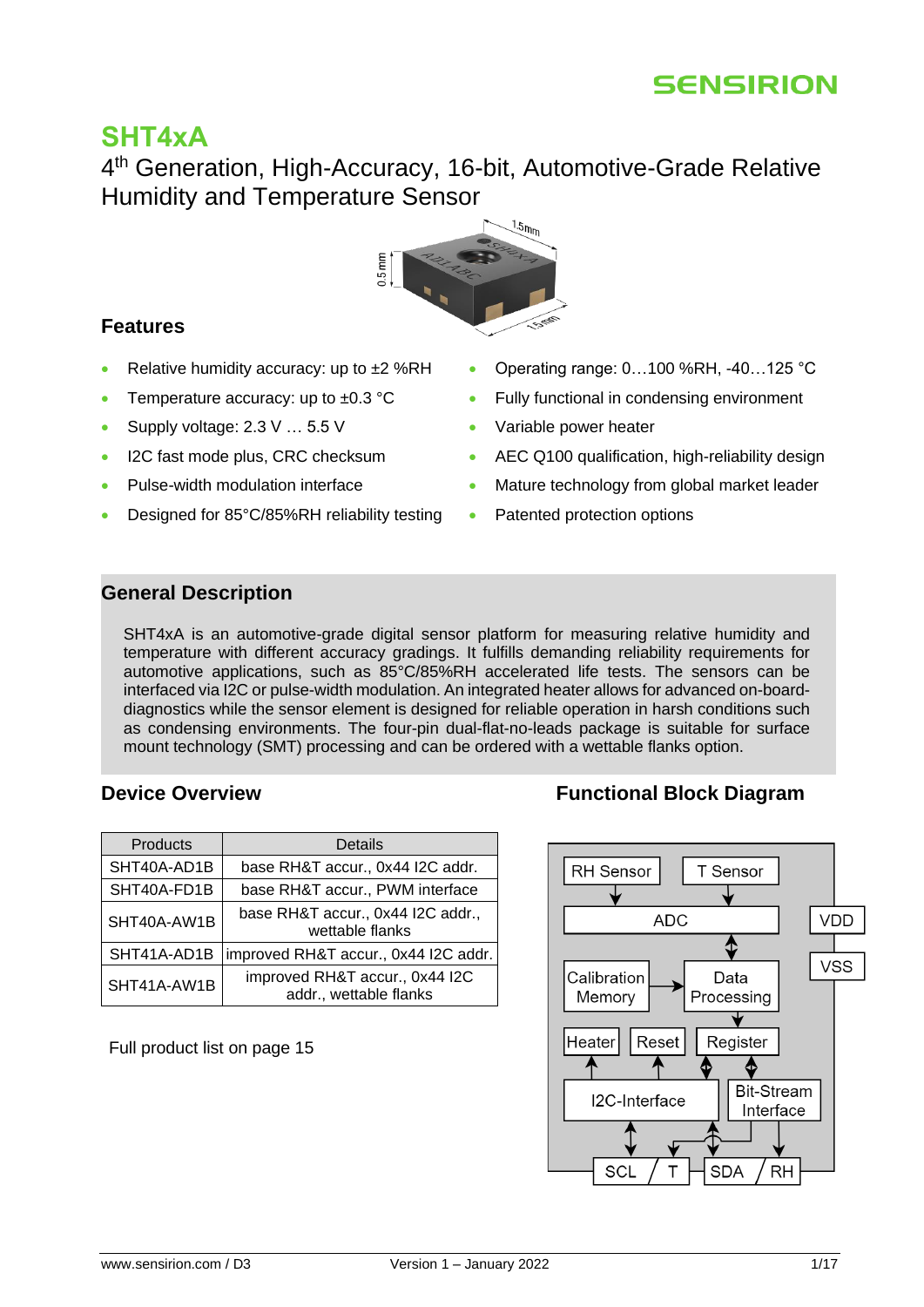# **Contents**

| 12 |
|----|
|    |
|    |
|    |
|    |
|    |
|    |
|    |
|    |
|    |
|    |
|    |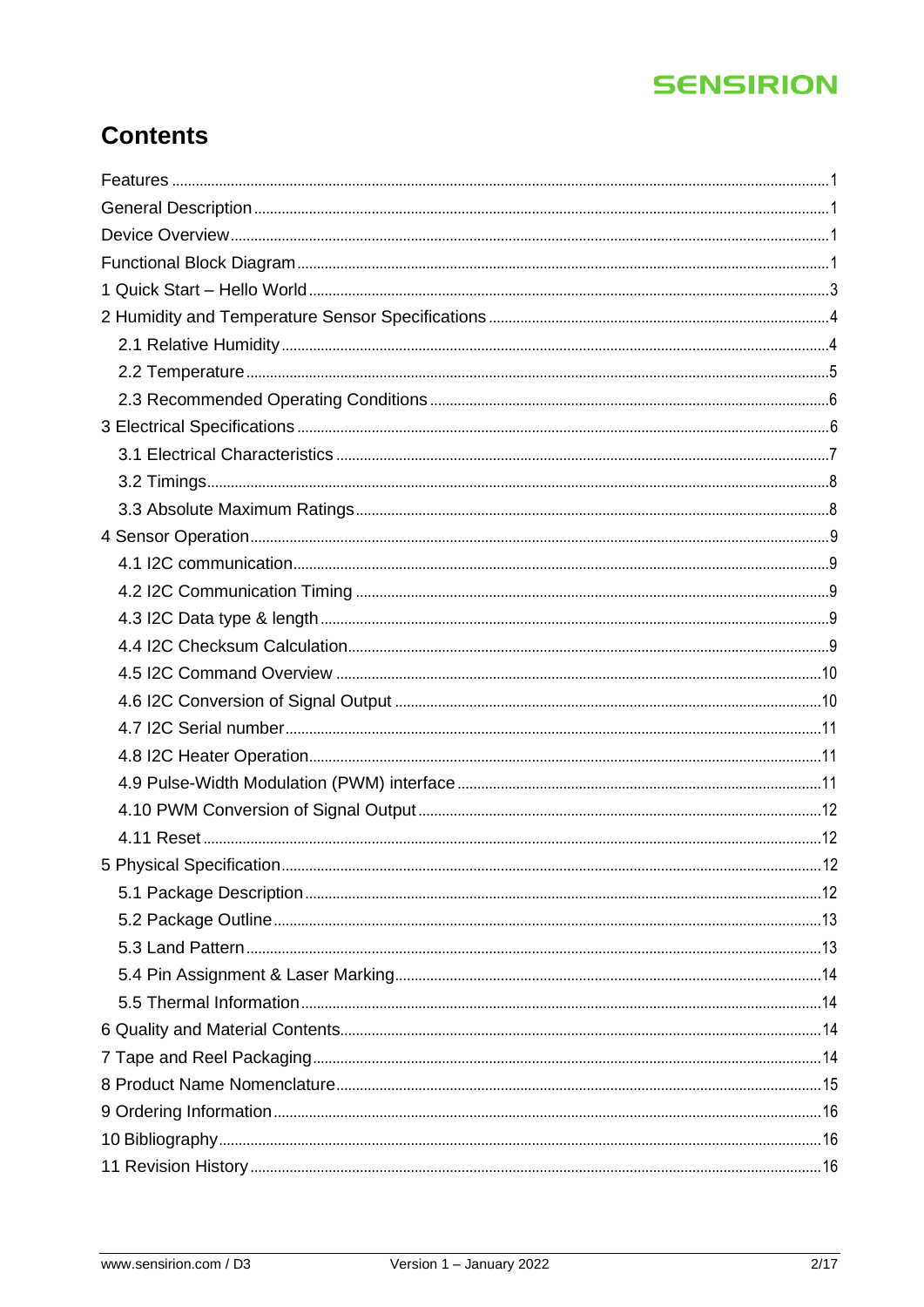# <span id="page-2-0"></span>**1 Quick Start – Hello World**

A typical application circuit for SHT4xA is shown on the left-hand side of **[Figure 1](#page-2-1)**. After reaching the minimal supply voltage and allowing for the maximal power-up time of 1 ms the sensor is ready for I2C communication. The quickest way to measure humidity and temperature is pseudo-coded on the right-hand side of **[Figure 1](#page-2-1)**. Together with the conversion formulae given in equations [\( 1](#page-9-2) ), [\( 2](#page-9-3) ), and [\( 3](#page-9-4) ), the digital signals can be translated into relative humidity and temperature readings.



<span id="page-2-1"></span>**Figure 1:** Typical application circuit (left) and pseudo code (right) for easy starting with the I2C interface. For details on the signal cropping in the last four lines see **section [4.6](#page-9-1)**.

Find code resources and embedded drivers on: https://github.com/Sensirion/embeddedsht/releases



CAD files can be downloaded from SnapEDA:

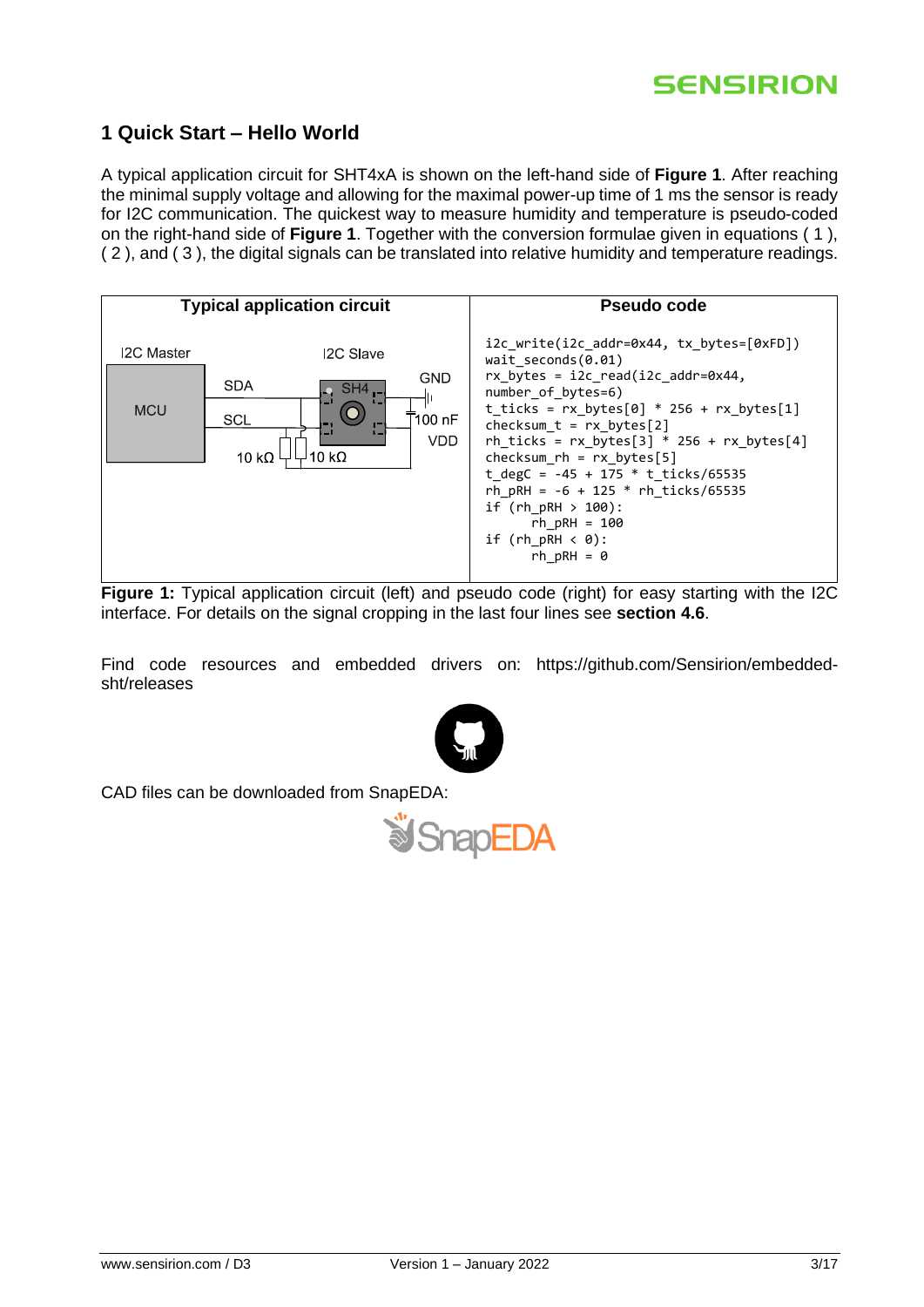

# <span id="page-3-0"></span>**2 Humidity and Temperature Sensor Specifications**

Every SHT4xA is individually tested and calibrated and is identifiable by its unique serial number (see section [4.7](#page-10-0) for details on the serial number). For the calibration, Sensirion uses transfer standards, which are subject to a scheduled calibration procedure. The calibration of the reference, used for the calibration of the transfer standards, is NIST traceable through an ISO/IEC 17025 accredited laboratory.

#### <span id="page-3-1"></span>**2.1 Relative Humidity**

<span id="page-3-5"></span><span id="page-3-3"></span>

| Parameter                       | Conditions            | Value        | <b>Units</b> |
|---------------------------------|-----------------------|--------------|--------------|
|                                 | typ.                  | $\pm 3$      | %RH          |
| SHT40A RH accuracy <sup>1</sup> | max.                  | see Figure 2 |              |
| SHT41A RH accuracy <sup>1</sup> | typ.                  | ±2           | %RH          |
|                                 | max.                  | See Figure 3 |              |
|                                 | high                  | 0.08         | %RH          |
| Repeatability <sup>2</sup>      | medium                | 0.15         | %RH          |
|                                 | low                   | 0.21         | %RH          |
| Resolution <sup>3</sup>         | ۰                     | 0.01         | %RH          |
| <b>Hysteresis</b>               | At $25^{\circ}$ C     | ±0.8         | %RH          |
| Specified range <sup>4</sup>    | extended <sup>5</sup> | 0 to 100     | %RH          |
| Response time <sup>6</sup>      | $t_{63\%}$            | 4            | s            |
| Long-term drift <sup>7</sup>    | typ.                  | < 0.20       | %RH/y        |

<span id="page-3-8"></span>**Table 1:** General relative humidity sensor specifications.



<span id="page-3-2"></span>**Figure 2:** SHT40A typical and maximal relative humidity accuracy at 25 °C.

<span id="page-3-7"></span><span id="page-3-6"></span>

<span id="page-3-4"></span>**Figure 3:** SHT41A typical and maximal relative humidity accuracy at 25 °C.

<sup>1</sup> For definition of typ. and max. accuracy, please refer to the document "Sensirion Humidity Sensor Specification Statement".

- <sup>2</sup> The stated repeatability is 3 times the standard deviation (3 $\sigma$ ) of multiple consecutive measurement values at constant conditions and is a measure for the noise on the physical sensor output. Different repeatability commands are listed in [Table 7.](#page-9-5)
- <sup>3</sup> Resolution of A/D converter.
- <sup>4</sup> Specified range refers to the range for which the humidity or temperature sensor specification is guaranteed.
- <sup>5</sup> For details about recommended humidity and temperature operating range, please refer to section [2.3.](#page-5-0)
- $6$  Time for achieving 63% of a humidity step function, measured at 25°C and 1 m/s airflow. Humidity response time in the application depends on the design-in of the sensor.

<sup>7</sup> Typical value for operation in normal RH/T operating range. Max. value is < 0.5 %RH/y. Value may be higher in environments with vaporized solvents, out-gassing tapes, adhesives, packaging materials, etc. For more details please refer to (Sensirion, Handling Instructions for Humidity Sensors, 2020).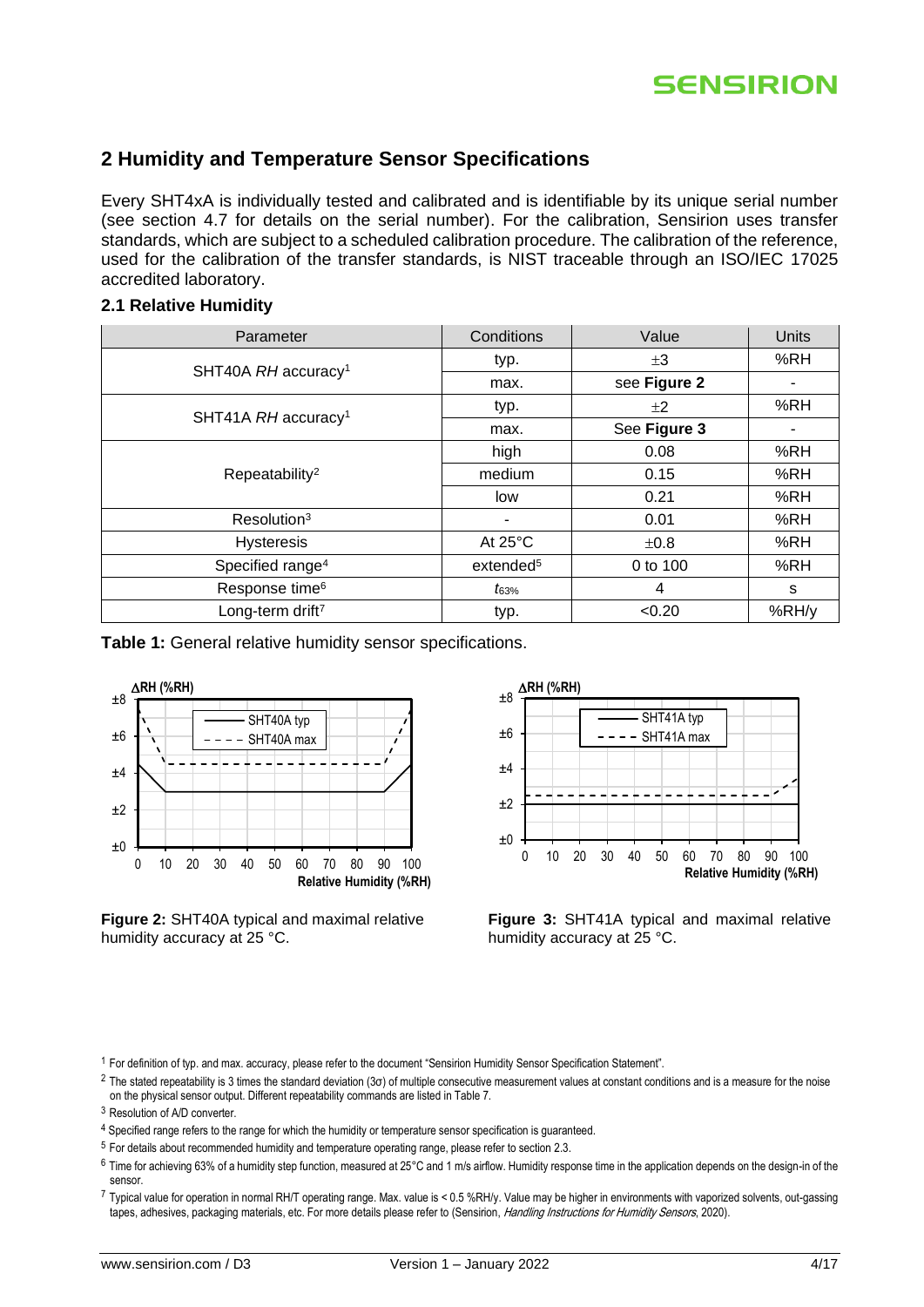#### **Relative Humidity Accuracy at the Extended Temperature Range**

The typical RH accuracy tolerances in the range of T=0°C … 80 °C are given in **[Figure 6](#page-5-2)** and **[Figure 7](#page-5-3)**.



**Figure 4:** Typical RH accuracy tolerance over humidity and temperature for SHT40A.

#### <span id="page-4-0"></span>**2.2 Temperature**



**Figure 5:** Typical RH accuracy tolerance over humidity and temperature for SHT41A.

| Parameter                      | Conditions | Value           | Units              |
|--------------------------------|------------|-----------------|--------------------|
| SHT40A T Accuracy <sup>1</sup> | typ.       | ±0.3            | °C                 |
|                                | max.       | see Figure 6    |                    |
|                                | typ.       | ±0.3            | $^{\circ}C$        |
| SHT41A T Accuracy <sup>1</sup> | max.       | See Figure 7    |                    |
|                                | high       | 0.04            | $^{\circ}C$        |
| Repeatability <sup>2</sup>     | medium     | 0.07            | $^{\circ}C$        |
|                                | low        | 0.1             | $^{\circ}C$        |
| Resolution <sup>3</sup>        |            | 0.01            | $^{\circ}C$        |
| Specified range <sup>4</sup>   |            | $-40$ to $+125$ | $^{\circ}C$        |
| Response time <sup>8</sup>     | $t_{63\%}$ | 2               | s                  |
| Long-term drift <sup>9</sup>   | typ.       | < 0.03          | $\rm ^{\circ}$ C/y |

**Table 2:** General temperature sensor specifications.

8 Temperature response time depends on heat conductivity of sensor substrate and design-in of sensor in application.

 $9$  Max. value is <  $0.04$ °C/y.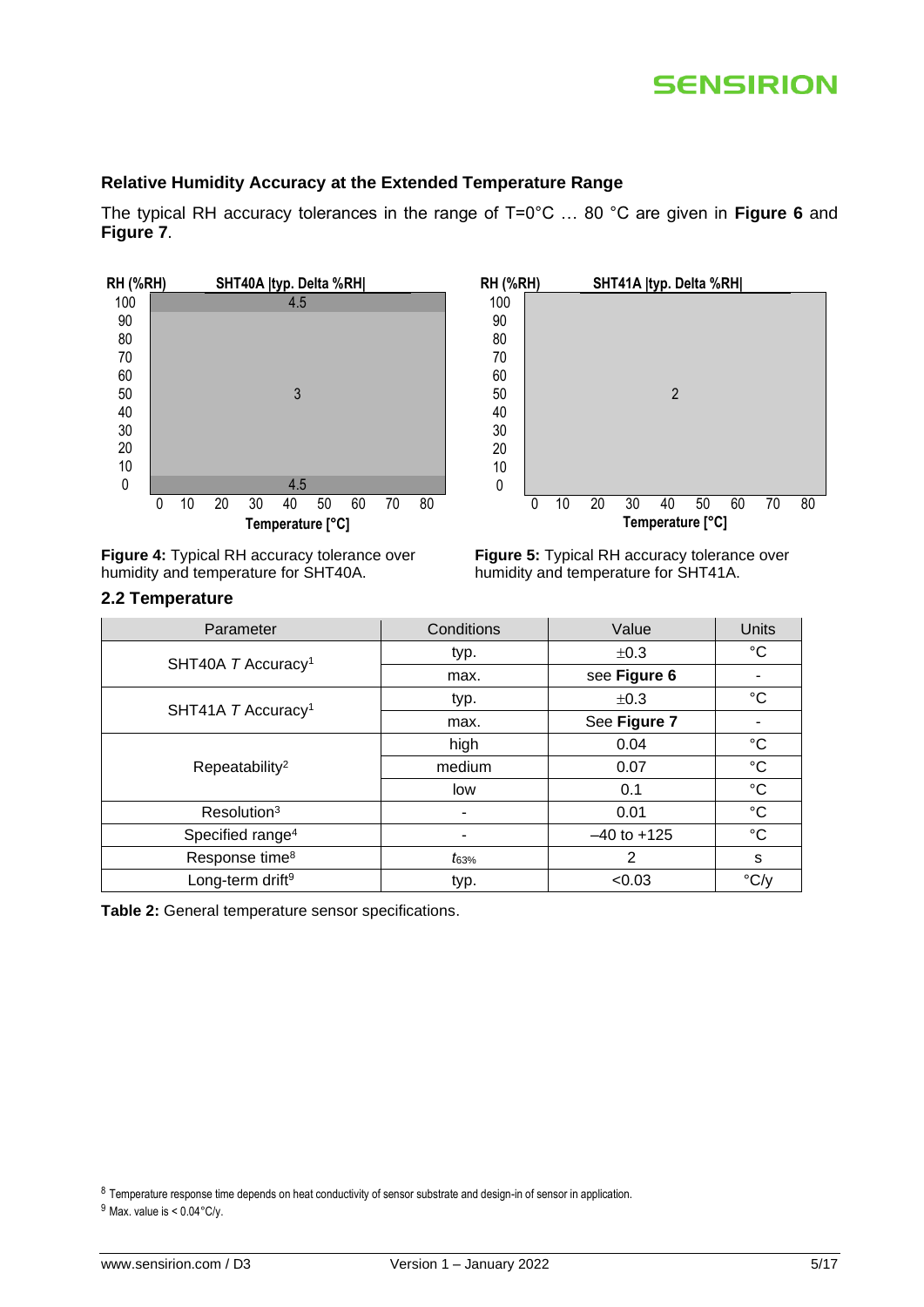

<span id="page-5-2"></span>**Figure 6:** SHT40A typical and maximal temperature accuracy.



<span id="page-5-3"></span>**Figure 7:** SHT41A typical and maximal temperature accuracy.

### <span id="page-5-0"></span>**2.3 Recommended Operating Conditions**

The sensor shows best performance when operated within the recommended normal temperature and humidity range of 5 °C … 60 °C and 20 %RH … 80 %RH, respectively. Long term exposure to conditions outside recommended normal range, especially at high relative humidity, may temporarily offset the RH signal (e.g., +3 %RH after 60 h at > 80 %RH). After returning into the recommended temperature and humidity range the sensor will recover to within specifications by itself. Prolonged exposure to extreme conditions may accelerate ageing.

To ensure stable operation of the humidity sensor, the conditions described in the document (Sensirion, *Handling Instructions for Humidity Sensors*, 2020) regarding exposure to volatile organic compounds must be met. Please note as well that this does apply not only to transportation and manufacturing, but also to operation of the SHT4xA.

### <span id="page-5-1"></span>**3 Electrical Specifications**

Valid for all electrical specifications: Typical values correspond to  $V_{\text{DD}} = 3.3$  V and  $T = 25$  °C. Min. and max. values are valid in the full temperature range -40  $^{\circ}$ C ... 125  $^{\circ}$ C, at declared  $V_{DD}$  levels and are based on characterization.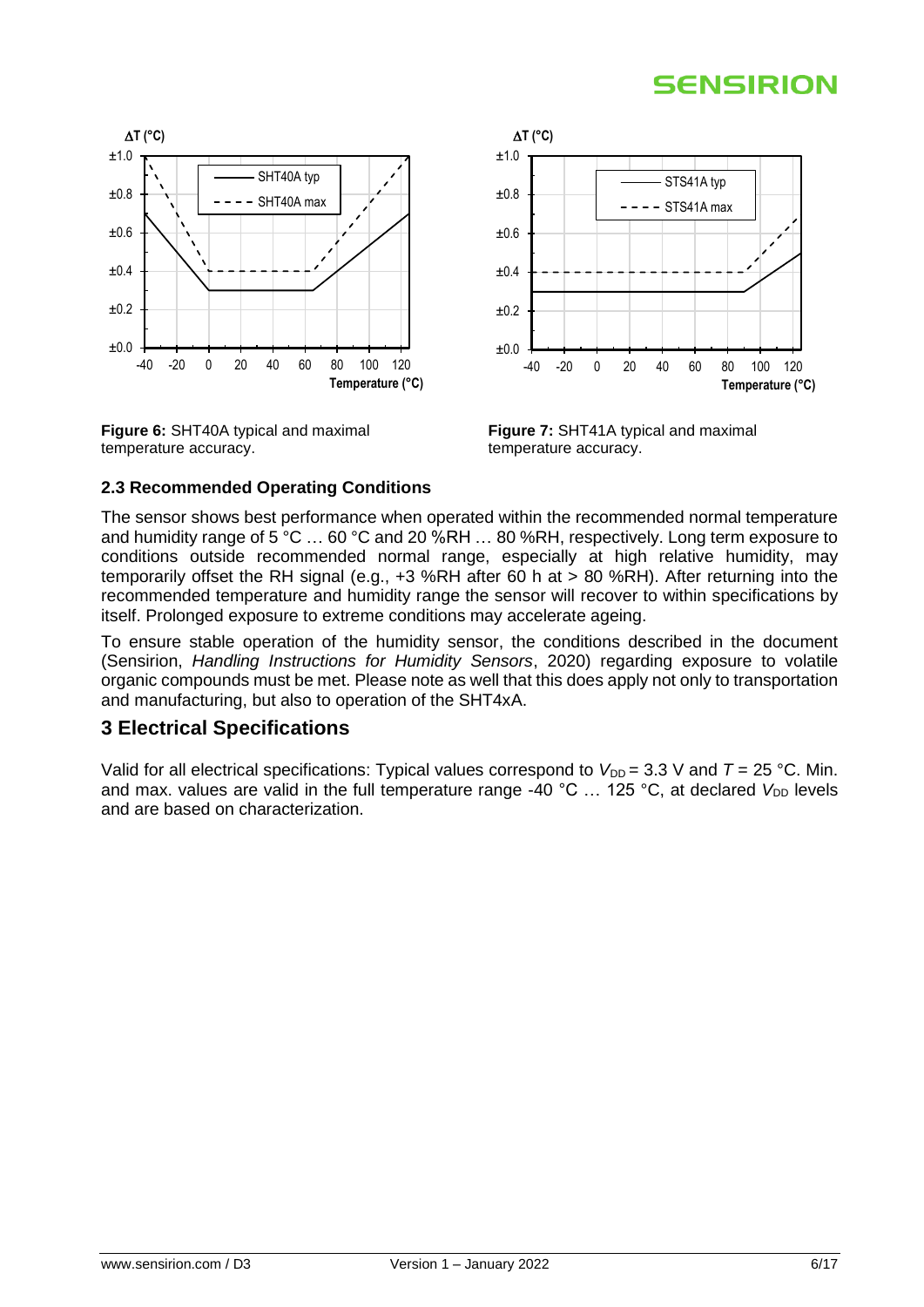# <span id="page-6-0"></span>**3.1 Electrical Characteristics**

| Parameter                     | Sym<br>bol             | Conditions                                                                            | Min                                                                          | Typ.                         | Max                      | Unit   | Comments                                                      |                                                                                                                                           |
|-------------------------------|------------------------|---------------------------------------------------------------------------------------|------------------------------------------------------------------------------|------------------------------|--------------------------|--------|---------------------------------------------------------------|-------------------------------------------------------------------------------------------------------------------------------------------|
|                               |                        | 12C                                                                                   | 2.3                                                                          | 3.3                          | 5.5                      | $\vee$ | ÷,                                                            |                                                                                                                                           |
| Supply voltage                | V <sub>DD</sub>        | <b>PWM</b>                                                                            | 3.0                                                                          | 3.3                          | 5.5                      | V      | L                                                             |                                                                                                                                           |
| Power-up/down<br>level        | <b>VPOR</b>            | Static power supply                                                                   | 0.7                                                                          | $\overline{\phantom{0}}$     | 2.3                      | $\vee$ |                                                               |                                                                                                                                           |
|                               |                        | I2C, Idle state                                                                       | $\overline{\phantom{0}}$                                                     | 18                           |                          | μA     |                                                               |                                                                                                                                           |
|                               |                        | I2C, PWM<br>Measurement                                                               | -                                                                            | 320                          | 500                      | μA     | Average current<br>consumption while<br>sensor is measuring   |                                                                                                                                           |
| Supply current<br>(no heater) | <b>I</b> <sub>DD</sub> | $12C$ :<br>Aver., high repeatability<br>Aver., med. repeatab.<br>Aver., low repeatab. | L,                                                                           | 20<br>19<br>18               | $\blacksquare$           | μA     | Aver. current<br>consumpt. (contin.<br>operation at 1Hz)      |                                                                                                                                           |
|                               |                        | <b>PWM</b>                                                                            |                                                                              | 50                           |                          | μA     | Aver. current<br>consumpt. (2Hz)                              |                                                                                                                                           |
| Low level input<br>voltage    | <b>VIL</b>             | 12C                                                                                   | 0                                                                            | $\overline{\phantom{0}}$     | $0.3*VDD$                | V      |                                                               |                                                                                                                                           |
| High level input<br>voltage   | <b>V<sub>IH</sub></b>  | 12C                                                                                   | $0.7*VDD$                                                                    | $\qquad \qquad \blacksquare$ | V <sub>DD</sub>          | V      |                                                               |                                                                                                                                           |
| Pull up resistors             |                        | I2C, $V_{DD} < 3.0V$                                                                  | 820                                                                          |                              | $\overline{\phantom{a}}$ | Ω      |                                                               |                                                                                                                                           |
|                               | $R_{p}$                | I2C, $V_{DD} \geq 3.0V$                                                               | 390                                                                          | ÷,                           | ÷.                       |        |                                                               |                                                                                                                                           |
| Low level output              | VOL                    | $ 2C$ :<br>$V_{DD} \geq 2.3V$ , $R_p \geq 820 \Omega$                                 | 0.4                                                                          |                              |                          | $\vee$ |                                                               |                                                                                                                                           |
| voltage                       |                        | $12C$ :<br>$V_{\text{DD}} \geq 3.0 \text{V}, R_{\text{p}} \geq 390 \Omega$            |                                                                              |                              |                          |        |                                                               |                                                                                                                                           |
|                               |                        | PWM: $R_{load} > 100 k\Omega$                                                         | $\mathbf 0$                                                                  | ÷,                           | 10% V <sub>DD</sub>      | $\vee$ |                                                               |                                                                                                                                           |
| High level output<br>voltage  | <b>VOH</b>             | PWM: $R_{load} > 100 k\Omega$                                                         | 90% V <sub>DD</sub>                                                          | $\overline{\phantom{0}}$     | V <sub>DD</sub>          | $\vee$ |                                                               |                                                                                                                                           |
|                               |                        | $12C$ :<br>$R_p \geq 820 \Omega$ : fast mode                                          |                                                                              |                              | 400                      | pF     | Capac. bus load can<br>be determined from<br>$C_b < t_{rise}$ |                                                                                                                                           |
| Cap bus load                  | $C_{b}$                |                                                                                       | $12C$ :<br>$R_p \geq 390 \Omega$ ,<br>$V_{DD} \geq 3.0$ V: fast mode<br>plus |                              |                          | 340    | pF                                                            | $/(0.8473*Rp)$ .<br>Rise times are<br>$t_{\text{rise}}$ = 300 ns for fast<br>mode and<br>$t_{\text{rise}}$ = 120 ns for fast<br>mode plus |
|                               |                        | <b>PWM</b>                                                                            | $\mathbf 0$                                                                  |                              | 1                        | nF     |                                                               |                                                                                                                                           |
| PWM frequency                 | $1/t_F$                | <b>PWM</b>                                                                            | 95                                                                           | 122                          | 150                      | Hz     | Base frequency                                                |                                                                                                                                           |
| Measurement<br>frequency      |                        | <b>PWM</b>                                                                            |                                                                              | $\mathbf{2}$                 |                          | Hz     | Frequency with<br>which the sensor<br>acquires new values     |                                                                                                                                           |

<span id="page-6-1"></span>**Table 3:** Electrical specifications.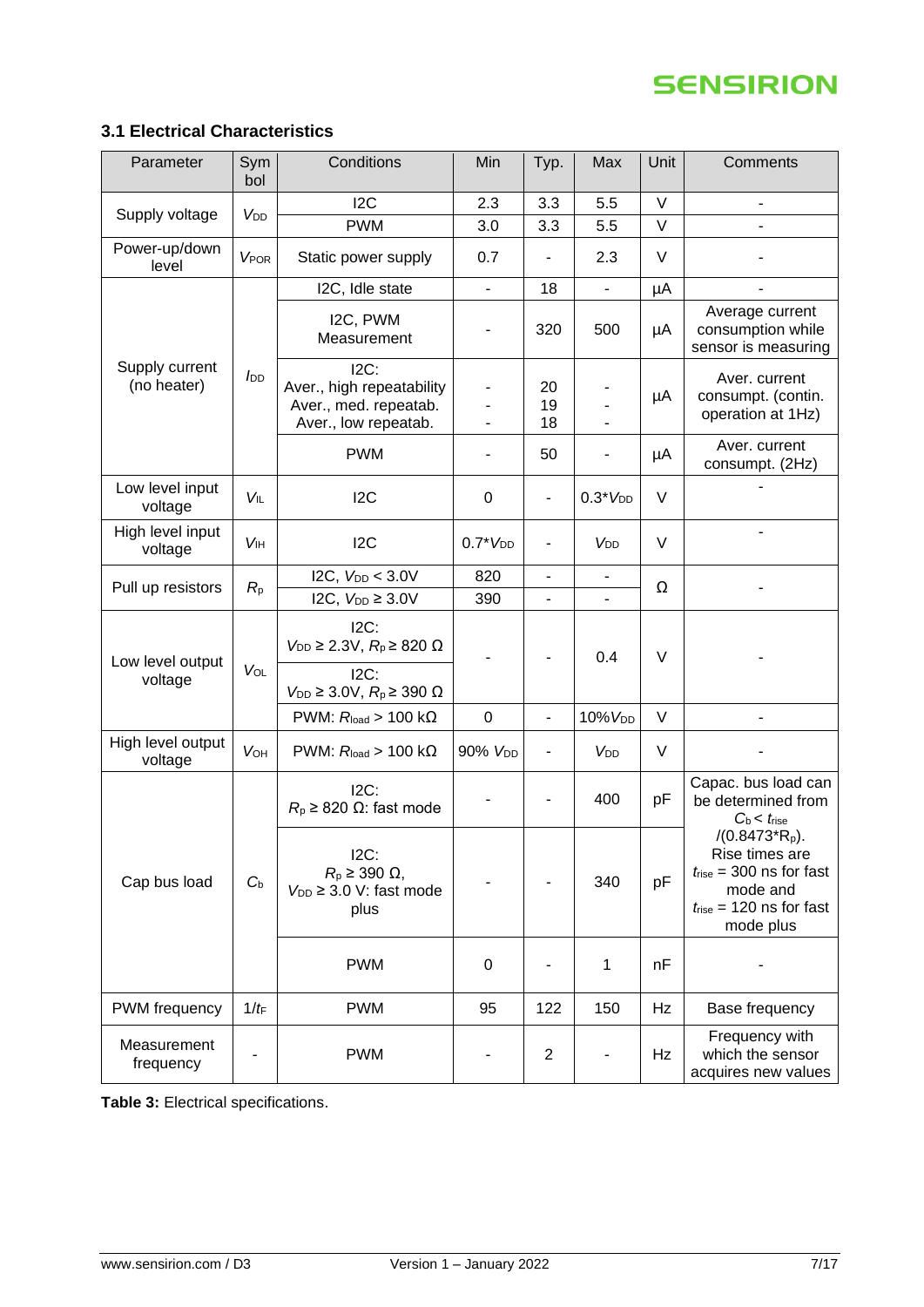

#### <span id="page-7-0"></span>**3.2 Timings**

| Parameter                          | Symbol              | Conditions                                 | Min.        | Typ. | Max. | <b>Units</b> | Comments                                                                                                                  |
|------------------------------------|---------------------|--------------------------------------------|-------------|------|------|--------------|---------------------------------------------------------------------------------------------------------------------------|
| $I2C$ :<br>Power-up time           | $t_{\text{PU}}$     | After hard reset,<br>$V_{DD} \geq V_{POR}$ |             | 0.3  | 1    | ms           | Time between V <sub>DD</sub><br>reaching VPOR and<br>sensor entering idle<br>state                                        |
| PWM:<br>Power-up time              | $t_{\text{PU}}$     | After hard reset,<br>$V_{DD} \geq V_{POR}$ |             | 5    | 10   | ms           | Time between V <sub>DD</sub><br>reaching V <sub>POR</sub> and<br>sensor providing<br>measurement data on<br>output pins   |
| $ 2C$ :<br>Soft reset time         | $t_{\rm SR}$        | After soft reset                           |             |      | 1    | ms           | Time between ACK of<br>soft reset command and<br>sensor entering idle<br>state. Also valid for I2C<br>general call reset. |
|                                    | MEAS.I              | Low<br>repeatability                       |             | 1.3  | 1.6  | ms           | The three repeatability                                                                                                   |
| $ 2C$ :<br>Measurement<br>duration | $t_{\text{MEAS.m}}$ | Med.<br>repeatability                      |             | 3.7  | 4.5  | ms           | modes differ with<br>respect to measurement<br>duration, noise level and                                                  |
|                                    | MEAS.h              | High<br>repeatability                      | ٠           | 6.9  | 8.3  | ms           | energy consumption                                                                                                        |
| $I2C$ :<br>Heater-on duration      |                     | Long pulse                                 | 0.81        | 1    | 1.19 | s            | After that time the heater<br>is automatically switched<br><b>off</b>                                                     |
|                                    | $t_{\text{Heater}}$ |                                            | Short pulse | 0.08 | 0.1  | 0.12         | s                                                                                                                         |

<span id="page-7-3"></span>**Table 4** System timing specifications.

### <span id="page-7-1"></span>**3.3 Absolute Maximum Ratings**

Stress levels beyond those listed in [Table 5](#page-7-2) may cause permanent damage or affect the reliability of the device. These are stress ratings only and functional operation of the device at these conditions is not guaranteed. Ratings are only tested each at a time.

| Parameter                               | Rating                            |
|-----------------------------------------|-----------------------------------|
| Supply voltage V <sub>DD</sub>          | $-0.3$ V $$ 6.0 V                 |
| Max. voltage on any pin                 | $V_{SS}$ - 0.3 V $V_{DD}$ + 0.3 V |
| Operating temperature range             | $-40 °C$ 125 °C                   |
| Storage temperature range <sup>10</sup> | $-40 °C$ 150 °C                   |
| ESD HBM                                 | 4 kV                              |
| ESD CDM                                 | 750 V                             |
| Latch up, JESD78 Class II, 125°C        | $+100 \text{ mA}$                 |

<span id="page-7-2"></span>**Table 5:** Absolute maximum ratings.

<sup>10</sup> The recommended storage temperature range is 10-50°C. Please consult (Sensirion, Handling Instructions for Humidity Sensors, 2020) for more information.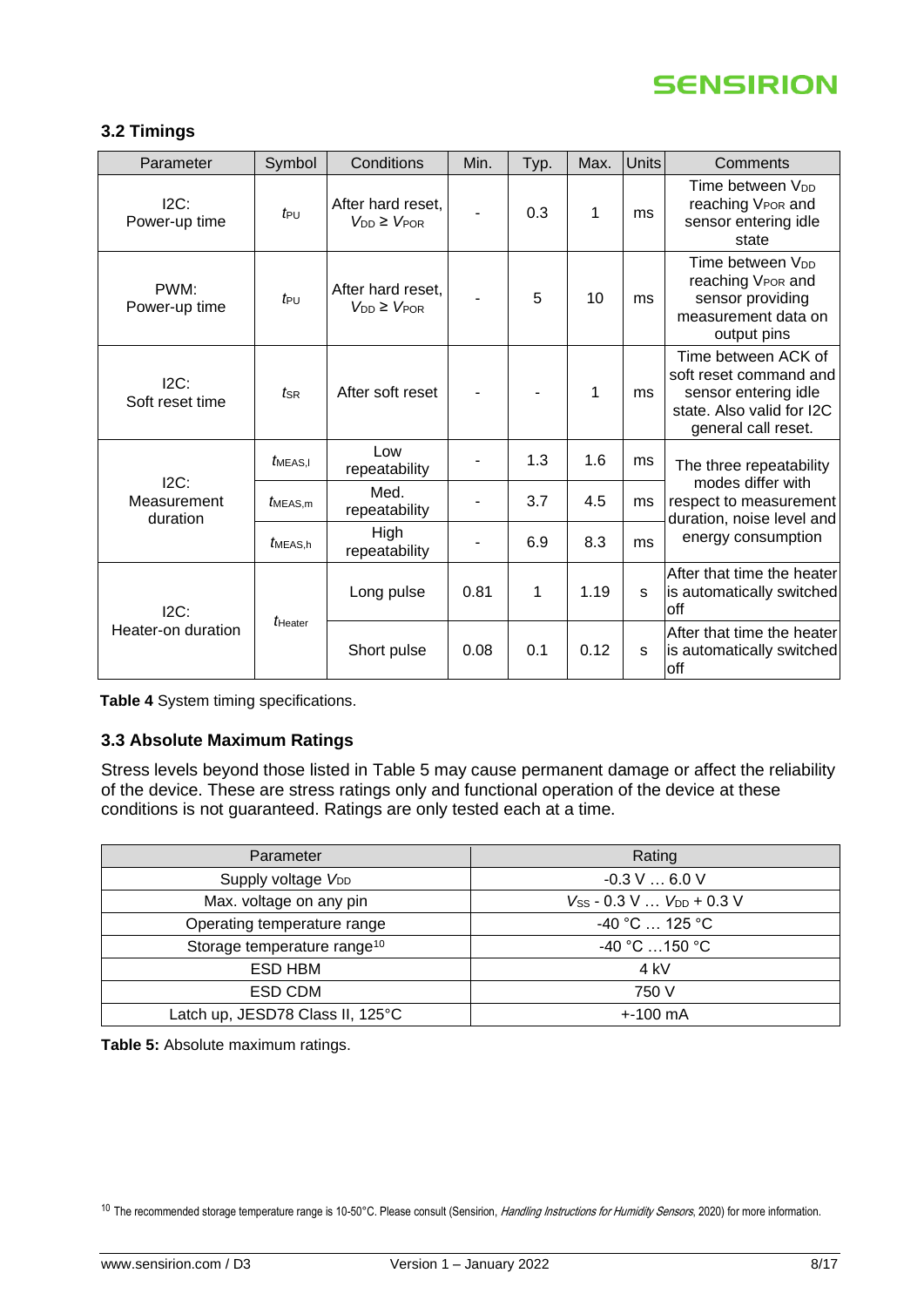### <span id="page-8-0"></span>**4 Sensor Operation**

#### <span id="page-8-1"></span>**4.1 I2C communication**

I2C communication is based on NXP's I2C-bus specification and user manual UM10204, Rev.6, 4 April 2014. Supported I2C modes are standard, fast mode, and fast mode plus. Data is transferred in multiples of 16-bit words and 8-bit check sum (cyclic redundancy check = CRC). All transfers must begin with a start condition (S) and terminate with a stop condition (P). To finish a read transfer, send not acknowledge (NACK) and stop condition (P). Addressing a specific slave device is done by sending its 7-bit I2C address followed by an eighth bit, denoting the communication direction: "zero" indicates transmission to the slave, i.e. "write", a "one" indicates a "read" request. Schematics of the I2C transfer types are sketched in **[Figure 8](#page-8-5)**.



<span id="page-8-5"></span>**Figure 8:** I2C transfer types: First a write header is sent to the I2C slave, followed by a command, for example "measure RH&T with highest precision". After the measurement is finished the read request directed to this I2C slave will be acknowledged and transmission of data will be started by the slave.

#### <span id="page-8-2"></span>**4.2 I2C Communication Timing**

All details on the timing are following the interface specification of NXP's user manual UM10204, Rev.6, 4 April 2014. Please follow mandatory capacitor and resistor requirements given in **[Table](#page-6-1)  [3](#page-6-1)**.

### <span id="page-8-3"></span>**4.3 I2C Data type & length**

I2C bus operates with 8-bit data packages. Information from the sensor to the master has a checksum after every second 8-bit data package.

Humidity and temperature data will always be transmitted in the following way: The first value is the temperature signal (2 \* 8-bit data + 8-bit CRC), the second is the humidity signal (2 \* 8-bit data + 8-bit CRC).

#### <span id="page-8-4"></span>**4.4 I2C Checksum Calculation**

For read transfers each 16-bit data is followed by a checksum with the following properties

| Property                    | Value                        |
|-----------------------------|------------------------------|
| Name                        | CRC-8                        |
| Message Length              | 16-bit                       |
| Polynomial                  | $0x31 (x^8 + x^5 + x^4 + 1)$ |
| Initialization              | 0xFF                         |
| <b>Reflect Input/Output</b> | false/false                  |
| Final XOR                   | 0x00                         |
| Examples                    | $CRC(0xBEEF) = 0x92$         |

**Table 6** Data check sum properties.

The master may abort a read transfer after the 16-bit data if it does not require a checksum.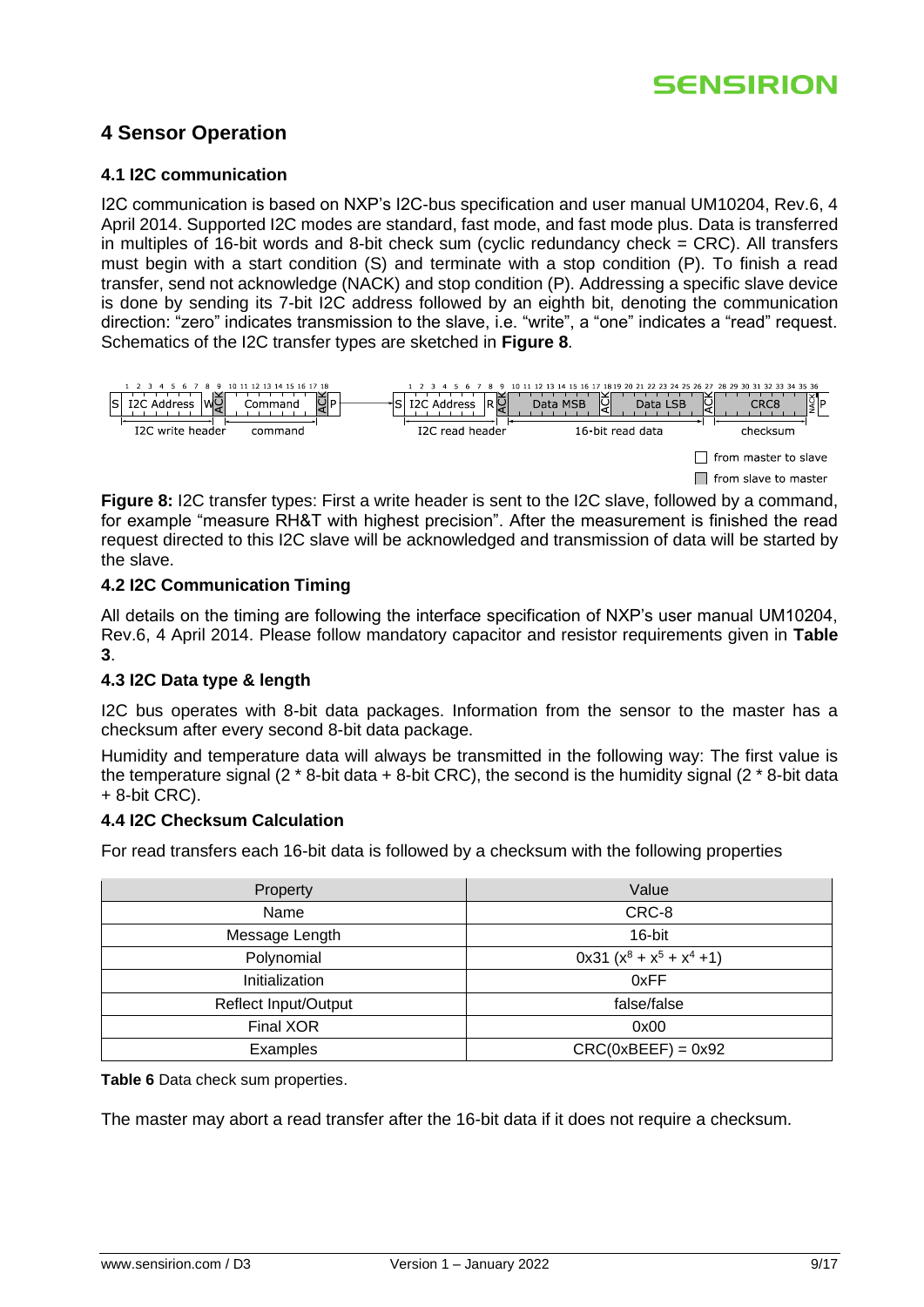

#### <span id="page-9-0"></span>**4.5 I2C Command Overview**

| Command<br>(hex) | Response length<br>incl. CRC (bytes) | Description<br>[return values]                                                                                                                                        |
|------------------|--------------------------------------|-----------------------------------------------------------------------------------------------------------------------------------------------------------------------|
| 0xFD             | 6                                    | measure T & RH with high precision (high repeatability)<br>[2 * 8-bit T-data; 8-bit CRC; 2 * 8-bit RH-data; 8-bit CRC]                                                |
| 0xF6             | 6                                    | measure T & RH with medium precision (medium repeatability)<br>[2 * 8-bit T-data; 8-bit CRC; 2 * 8-bit RH-data; 8-bit CRC]                                            |
| 0xE0             | 6                                    | measure T & RH with lowest precision (low repeatability)<br>[2 * 8-bit T-data; 8-bit CRC; 2 * 8-bit RH-data; 8-bit CRC]                                               |
| 0x89             | 6                                    | read serial number<br>[2 * 8-bit data; 8-bit CRC; 2 * 8-bit data; 8-bit CRC]                                                                                          |
| 0x94             |                                      | soft reset<br>[ACK]                                                                                                                                                   |
| 0x39             | 6                                    | activate heater with 200mW for 1s, including a high precision<br>measurement just before deactivation<br>[2 * 8-bit T-data; 8-bit CRC; 2 * 8-bit RH-data; 8-bit CRC]  |
| 0x32             | 6                                    | activate heater with 200mW for 0.1s including a high precision<br>measurement just before deactivation<br>[2 * 8-bit T-data; 8-bit CRC; 2 * 8-bit RH-data; 8-bit CRC] |
| 0x2F             | 6                                    | activate heater with 110mW for 1s including a high precision<br>measurement just before deactivation<br>[2 * 8-bit T-data; 8-bit CRC; 2 * 8-bit RH-data; 8-bit CRC]   |
| 0x24             | 6                                    | activate heater with 110mW for 0.1s including a high precision<br>measurement just before deactivation<br>[2 * 8-bit T-data; 8-bit CRC; 2 * 8-bit RH-data; 8-bit CRC] |
| 0x1E             | 6                                    | activate heater with 20mW for 1s including a high precision<br>measurement just before deactivation<br>[2 * 8-bit T-data; 8-bit CRC; 2 * 8-bit RH-data; 8-bit CRC]    |
| 0x15             | 6                                    | activate heater with 20mW for 0.1s including a high precision<br>measurement just before deactivation<br>[2 * 8-bit T-data; 8-bit CRC; 2 * 8-bit RH-data; 8-bit CRC]  |

<span id="page-9-5"></span>**Table 7** Overview of I2C commands. If the sensor is not ready to process a command, e.g. because it is still measuring, it will response with NACK to the I2C read header. Given heater power values are typical and valid for VDD=3.3V.

#### <span id="page-9-1"></span>**4.6 I2C Conversion of Signal Output**

The digital sensor signals correspond to following humidity and temperature values:

$$
RH = \left(-6 + 125 \cdot \frac{S_{RH}}{2^{16} - 1}\right) \% RH
$$
 (1)

<span id="page-9-3"></span><span id="page-9-2"></span>
$$
T = \left(-45 + 175 \cdot \frac{S_T}{2^{16} - 1}\right) \,^{\circ}\mathrm{C}
$$

<span id="page-9-4"></span>
$$
T = \left(-49 + 315 \cdot \frac{S_T}{2^{16} - 1}\right) \, \text{°F} \tag{3}
$$

N.B.: The RH conversion formula (1) allows values to be reported which are outside of the range of 0 %RH … 100 %RH. Relative humidity values which are smaller than 0 %RH and larger than 100 %RH are non-physical, however these "uncropped" values might be found beneficial in some cases (e.g. when the distribution of the sensors at the measurement boundaries are of interest). For all users who don't want to engage in evaluation of these non-physical values, cropping of the RH signal to the range of 0 %RH … 100 %RH is advised.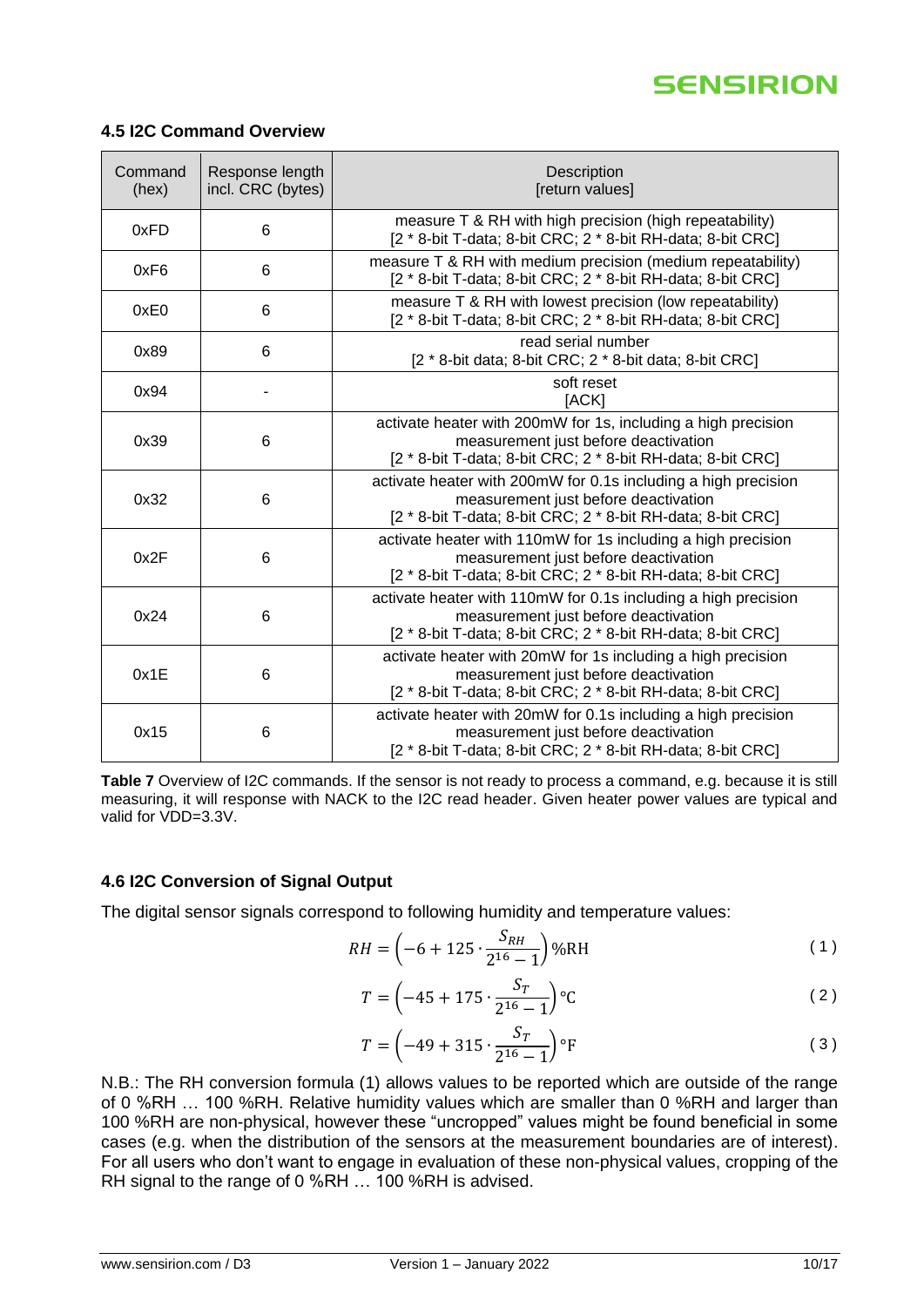

#### <span id="page-10-0"></span>**4.7 I2C Serial number**

Every single sensor has a unique serial number, that is assigned by Sensirion during production. It is stored in the one-time-programmable memory and cannot be manipulated after production. The serial number is accessible via I2C and is transmitted as two 16-bit words, each followed by an 8-bit CRC.

### <span id="page-10-1"></span>**4.8 I2C Heater Operation**

The sensor incorporates an integrated on-chip heater which can be switched on by the set of commands given in **[Table 7](#page-9-5)**. There are three different heating powers and two different heating times accessible to the user. After reception of a heater-on command, the sensor executes the following procedure:

- 1. The heater is enabled, and the timer starts its count-down.
- 2. On timer expiration a temperature and humidity measurement with the highest repeatability is started, the heater remains enabled.
- 3. After the measurement is finished the heater is turned off.
- 4. Temperature and humidity values are now available for readout.

The maximum on-time of the heater commands is 1 second in order to prevent overheating of the sensor by unintended usage of the heater. Thus, there is no dedicated command to turn off the heater. For extended heating periods it is required to send periodic heater-on commands, keeping in mind that the heater is designed for a maximal duty cycle of less than 10%. To obtain a fast increase in temperature the idle time between consecutive heating pulses shall be kept minimal.

#### **Possible Heater Use Cases**

Please refer to the dedicated Sensirion application notes elaborating on various use cases of the heater. In general, the applications of the on-chip heater cover:

- 1. Removal of condensed / spray water on the sensor surface. Although condensed water is not a reliability / quality problem to the sensor, it will however make the sensor nonresponsive to RH changes in the air as long as there is liquid water on the surface.
- 2. Drift-free operation in high humid environments. Periodic heating pulses allow for drift-free high-humidity measurements over extended periods of times.

#### **Important notes for operating the heater:**

- 1. The heater is designed for a maximum duty cycle of 10%, meaning the total heater-ontime should not be longer than 10% of the sensor's lifetime.
- 2. During operation of the heater, sensor specifications are not valid.
- 3. The temperature sensor can additionally be affected by the thermally induced mechanical stress, offsetting the temperature reading from the actual temperature.
- 4. The sensor's temperature (base temperature + temperature increase from heater) must not exceed  $T_{\text{max}}$  = 125 °C to have proper electrical functionality of the chip.
- 5. The heater draws a large amount of current once enabled (up to ~50mA in the highest power setting). Although a dedicated circuitry draws this current smoothly, the power supply must be strong enough to avoid large voltage drops that could provoke a sensor reset.
- 6. If higher heating temperatures are desired, consecutive heating commands can be sent to the sensor. To keep times between consecutive heating pulses minimal, polling of the sensor is advised. The heater shall only be operated in ambient temperatures below 65°C else it could drive the sensor outside of its maximal operating temperature.

#### <span id="page-10-2"></span>**4.9 Pulse-Width Modulation (PWM) interface**

The sensor can be ordered with a pre-configured pulse width modulation (PWM) interface. This is a permanent interface configuration and cannot be changed by the user.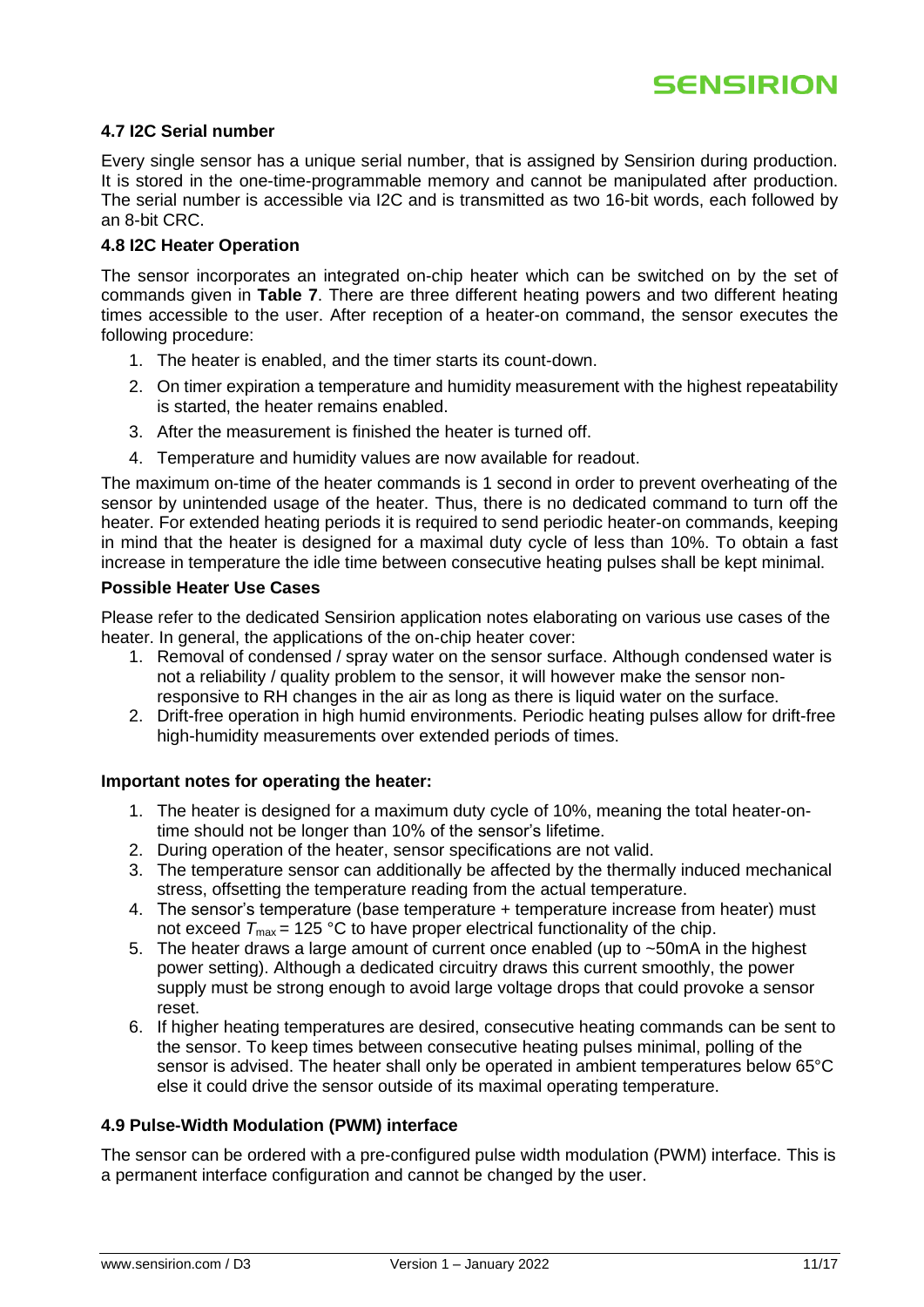After power-up of the sensor, it needs at most 10 ms until providing measurement data as PWM bit-stream on the respective output pins (see **[Figure 12](#page-13-4)**). During that time the temperature and humidity pins have an undefined state.

The PWM is based on a constant base frequency with period  $t_F$ , as shown in **[Figure 9](#page-11-4)**. The humidity and temperature signals are provided as duty cycle ( $t_{PW}/t_F$ ) on that base frequency. A ratio of e.g.  $t_{PW-RH}/t_F = 0.1$  corresponds to RH = -6 %RH while a ratio of e.g.  $t_{PW-RH}/t_F = 0.9$ corresponds to RH = 119 %RH.



<span id="page-11-4"></span>**Figure 9** PWM signal: The base frequency of  $1/t$  remains constant, whereas  $t_{PW}$  is variable. The physical signal of temperature and humidity is provided as  $t_{PW}/t_F$  on the respective pins.

#### <span id="page-11-0"></span>**4.10 PWM Conversion of Signal Output**

Measurement data is linearized and compensated for temperature and supply voltage effects by the sensor. The provided pulse widths  $t_{PW_RH}$  and  $t_{PWTemp}$  are translated into humidity and temperature values by the following formulae, respectively:

$$
RH = \left(-21.625 + 156.25 \cdot \frac{t_{\text{PW\_RH}}}{t_{\text{F}}}\right) \% RH
$$
 (4)

$$
T = \left(-45 - \frac{17.5}{0.8} + \frac{175}{0.8} \cdot \frac{t_{PW\text{-Temp}}}{t_F}\right) \mathcal{C}
$$
 (5)

$$
T = \left(-49 - \frac{31.5}{0.8} + \frac{315}{0.8} \cdot \frac{t_{PW\text{-Temp}}}{t_F}\right) \, \text{F} \tag{6}
$$

#### <span id="page-11-1"></span>**4.11 Reset**

A reset of the sensor can be achieved in three ways:

- I2C Soft reset: send the reset command described in **[Table 7](#page-9-5)**.
- I2C general call: all devices on I2C bus are reset by sending the command 0x06 to the I2C address 0x00.
- Power down (incl. pulling SCL and SDA low)

### <span id="page-11-2"></span>**5 Physical Specification**

#### <span id="page-11-3"></span>**5.1 Package Description**

SHT4xA is provided in an open-cavity dual flat no lead (DFN) package. The humidity sensor opening is centered on the top side of the package. The sensor chip is made of silicon, hosted on a copper lead frame and overmolded by an epoxy-based mold compound. Exposed bottom side of the leadframe with the metallic contacts is Ni/Pd/Au coated, side walls are bare copper. Moisture sensitivity level (MSL) of 1 according to IPC/JEDEC J-STD-020 is achieved. It is

recommended to process the sensors within one year after date of delivery.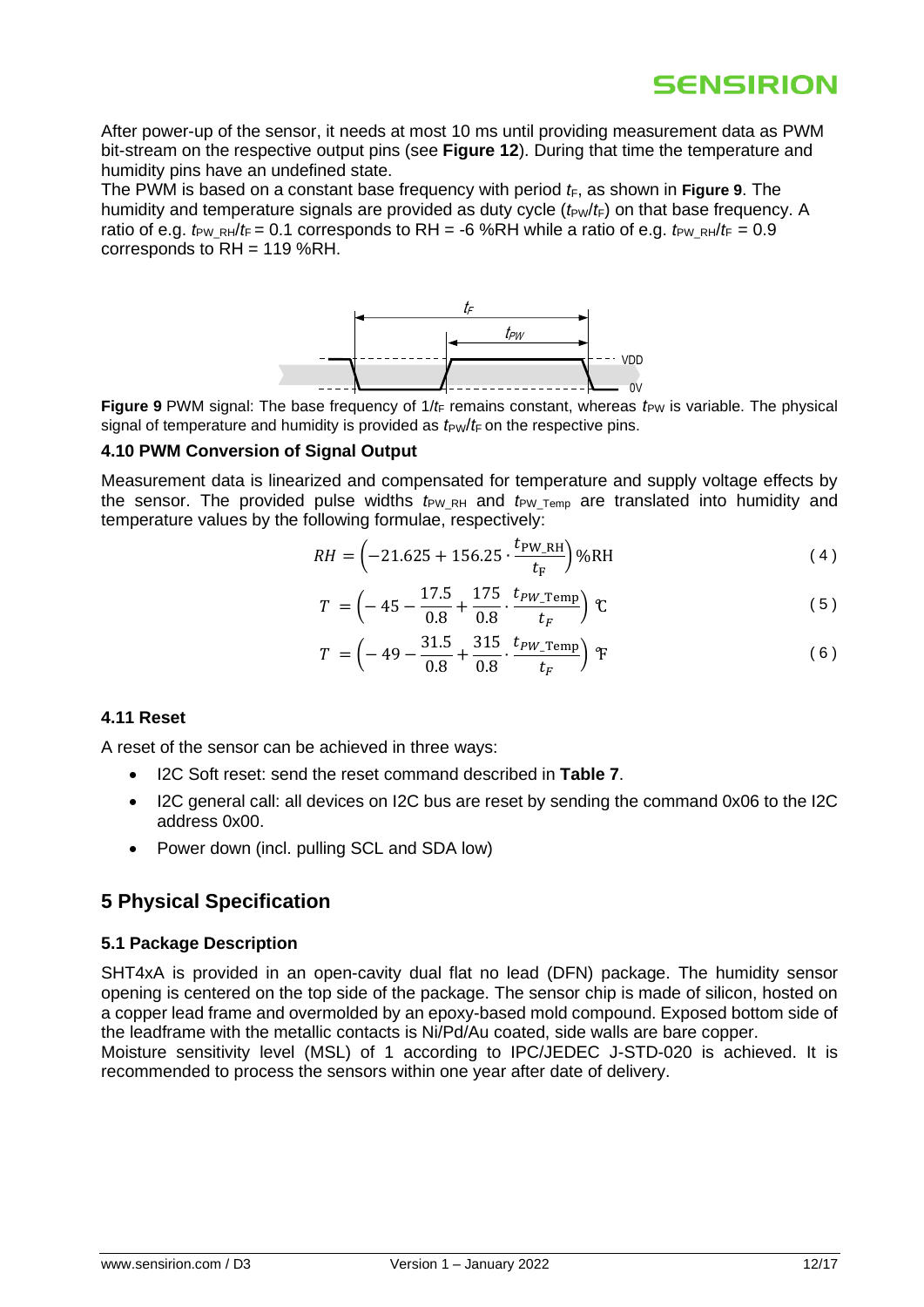#### <span id="page-12-0"></span>**5.2 Package Outline**



**Figure 10** Dimensional drawing of SHT4xA including package tolerances (units mm). Reach out to Sensirion to retrieve package details on the wettable flanks option.

#### <span id="page-12-1"></span>**5.3 Land Pattern**

The land pattern is recommended to be designed according to the used PCB and soldering process together with the physical outer dimensions of the sensor. For reference, the land pattern used with Sensirion's PCBs and soldering processes is given in **[Figure 11](#page-12-2)**. It is suitable for the DFN with wettable flanks and without wettable-flanks option.

Sensirion recommends to not solder the central die pad because the sensor can reach higher temperatures upon heater activation.



no copper in this area

<span id="page-12-2"></span>**Figure 11:** Recommended land pattern (in mm). Details can vary and depend on used PCB<sub>s</sub> and solder processes. There shall be no copper under the sensor other than at the pin pads.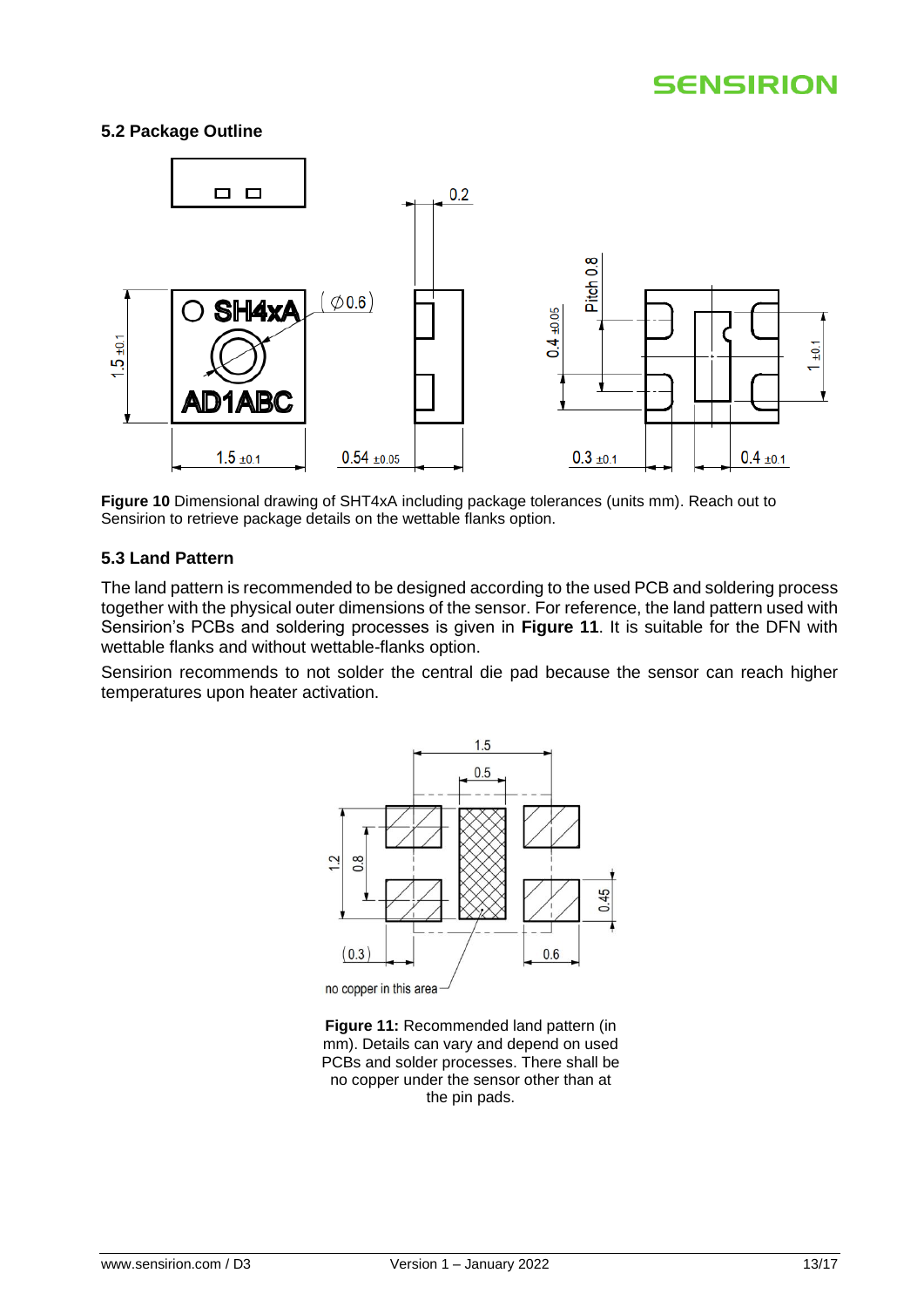#### <span id="page-13-0"></span>**5.4 Pin Assignment & Laser Marking**

| Pin           | Name       |            | Comments                              |            |  |
|---------------|------------|------------|---------------------------------------|------------|--|
|               | 12C        | <b>PWM</b> | 12C                                   | <b>PWM</b> |  |
|               | <b>SDA</b> | <b>RH</b>  | Serial data,<br>bidirectional         | RH out     |  |
| $\mathcal{P}$ | <b>SCL</b> |            | Serial clock,<br>unidirectional input | T out      |  |
| 3             | VDD        |            | Supply voltage                        |            |  |
|               | ∨SS        |            | Ground                                |            |  |



<span id="page-13-4"></span>**Figure 12** Pin assignment (transparent top view). Dashed lines are only visible if sensor is viewed from below. The die pad is not directly connected to any pin.

The laser marking consists of two lines, indicated in **[Figure 12](#page-13-4)**. In the first line a filled circle serves as pin-1 indicator and is followed by "SH4". The fourth character will indicate the accuracy class of this product (here "x" serves as place holder). Last "A" indicates the automotive grade. In the second line, the first three characters specify the product characteristics according to positions 8, 9 and 10 of **[Table 9](#page-14-1)**. The second three characters serve as internal batch tracking code.

#### Symbol Description Heater off, die pad Heater on, die pad Heater off, **die pad** Heater on, **die pad** soldered (K/W) soldered (K/W) **not solder.** (K/W) **not solder.** (K/W) DFN DFN+WF DFN DFN+WF DFN DFN+WF DFN DFN+WF  $R_{\theta JA}$ Junction-to-ambie. thermal resistance <sup>246</sup> <sup>258</sup> <sup>308</sup> <sup>329</sup> **<sup>297</sup> <sup>322</sup> <sup>357</sup> <sup>390</sup>**  $R_{\theta IC}$ Junction-to-case thermal resistance <sup>189</sup> <sup>183</sup> <sup>255</sup> <sup>252</sup> **<sup>191</sup> <sup>188</sup> <sup>257</sup> <sup>254</sup>**  $R_{\theta J B}$ Junction-to-board thermal resistance <sup>159</sup> <sup>177</sup> <sup>225</sup> <sup>242</sup> **<sup>193</sup> <sup>219</sup> <sup>258</sup> <sup>284</sup>**  $\Psi_{IB}$ Junction-to-board characteriz. param. 159 171 223 242 **191 213 254 282**  $\Psi_{IT}$ Junction-to-top characteriz. param. 38 35 105 104 **44 42 112 111**

#### <span id="page-13-1"></span>**5.5 Thermal Information**

<span id="page-13-5"></span>**Table 8** Typical values for thermal metrics. In the "heater on" columns a heater power of 200 mW was assumed. Soldering of the die pad is not recommended, therefore the two right hand side columns are bold. The sub-columns labelled "DFN+WF" display the results for the DFN package with soldered wettable flanks terminals. Values are based on simulation.

### <span id="page-13-2"></span>**6 Quality and Material Contents**

Qualification of SHT4xA is performed based on the AEC Q100 qualification test method. Qualification pending. The device is fully RoHS and WEEE compliant, e.g. free of Pb, Cd, and Hg.

For general remarks of best practice in processing humidity sensor please refer (Sensirion, *Handling Instructions for Humidity Sensors*, 2020).

### <span id="page-13-3"></span>**7 Tape and Reel Packaging**

All specifications for the tape and reel packaging can be found on **[Figure 13](#page-14-2)**. Reel diameters are 13 inch and 8 inch for the 10k and the 2.5k packaging sizes, respectively.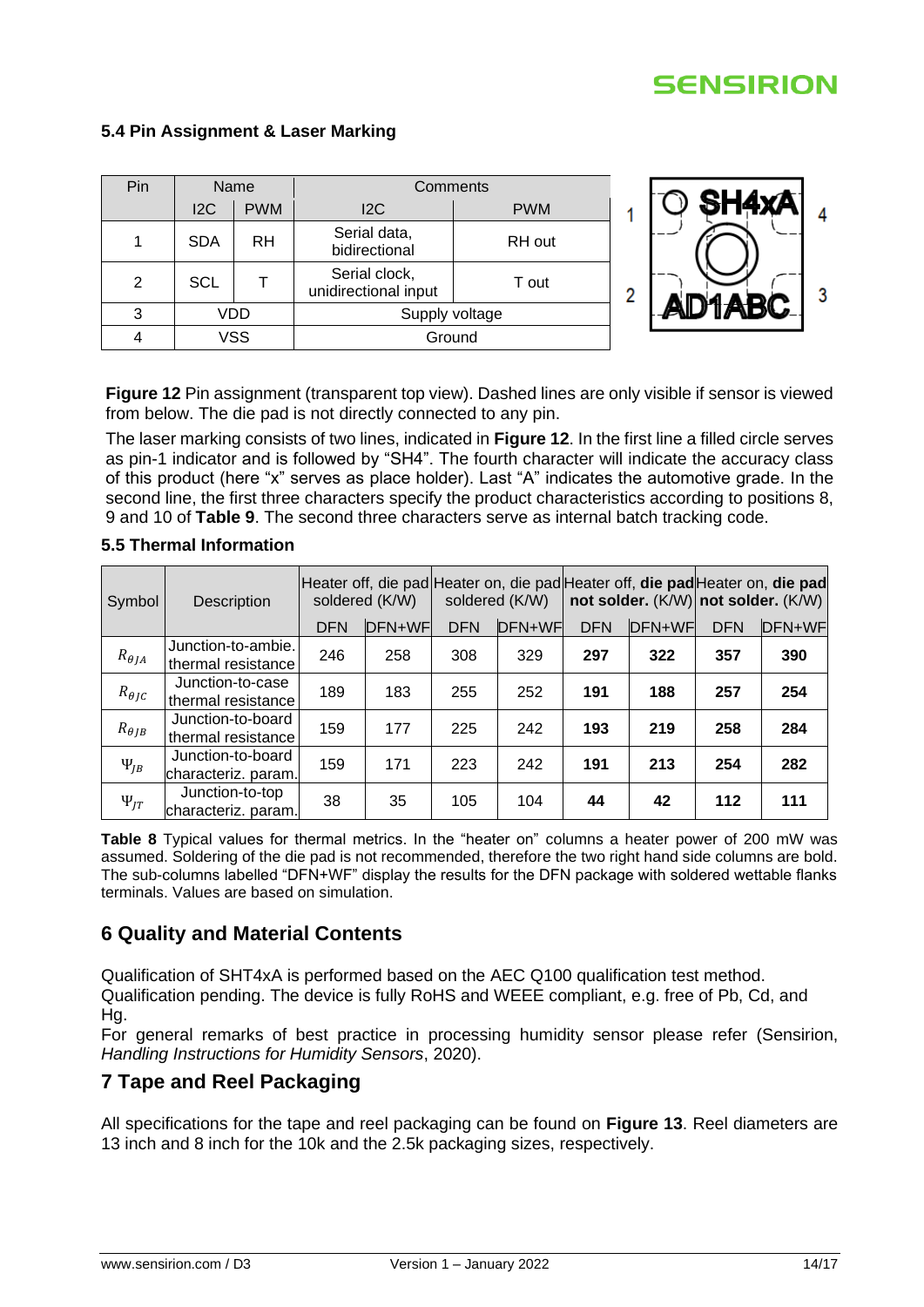

<span id="page-14-2"></span>**Figure 13:** Tape and reel specifications including sensor orientation in pocket (see indication of two sensors on the right side of the tape).

### <span id="page-14-0"></span>**8 Product Name Nomenclature**

| position       | value(s)          | explanation                                                                                |
|----------------|-------------------|--------------------------------------------------------------------------------------------|
|                | S                 | Sensirion                                                                                  |
| $\overline{2}$ | н                 | humidity signal                                                                            |
| 3              | т                 | temperature signal                                                                         |
| 4              | 4                 | fourth product generation                                                                  |
| 5              | 0                 | base accuracy<br>improvied accuracy                                                        |
| 6              | A                 | automotive version                                                                         |
| 7              |                   | delimiter                                                                                  |
| 8              | Α<br>B<br>F       | I2C interface with 0x44 address<br>I2C interface with 0x45 address<br><b>PWM</b> Interface |
| 9              | D<br>W            | DFN package<br>DFN package with wettable flanks                                            |
| 10             |                   | reserved                                                                                   |
| 11             | B                 | blank package without membrane                                                             |
| 12             |                   | delimiter                                                                                  |
| 13             | $\mathsf{R}$      | tape on reel packaging                                                                     |
| 14             | $\mathbf{2}$<br>3 | reel contains 2'500 pieces<br>reel contains 10'000 pieces                                  |

<span id="page-14-1"></span>**Table 9** SHT4xA product name nomenclature.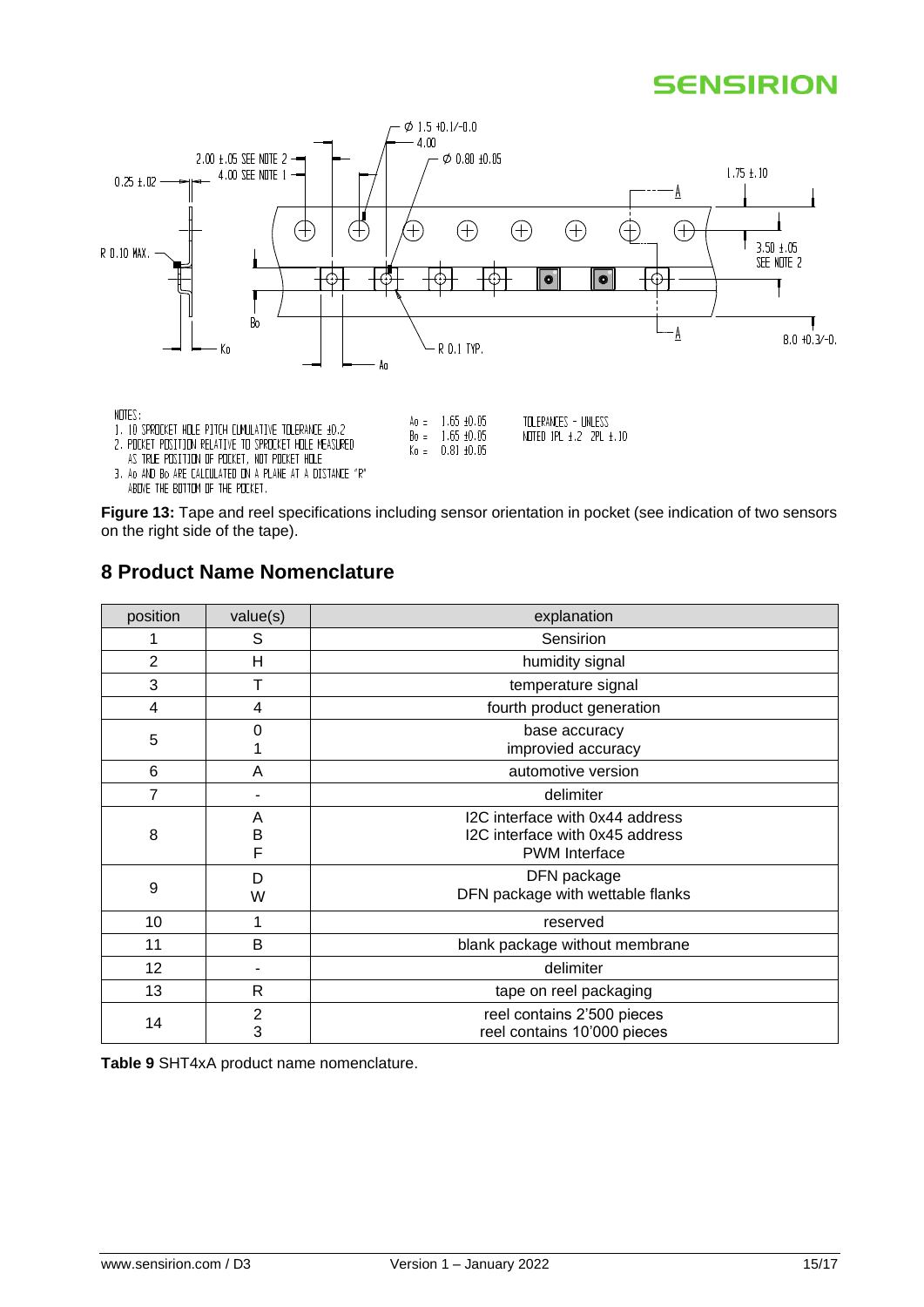# <span id="page-15-0"></span>**9 Ordering Information**

| <b>Material Description</b> | <b>Material Number</b> | Details                                                    | Quantity (pcs) |
|-----------------------------|------------------------|------------------------------------------------------------|----------------|
| SHT40A-AD1B-R2              | 3.000.546              | base RH&T accuracy, 0x44 I2C addr.                         | 2'500          |
| SHT40A-AD1B-R3              | 3.000.672              | base RH&T accuracy, 0x44 I2C addr.                         | 10'000         |
| SHT40A-FD1B-R2              | 3.000.676              | base RH&T accuracy, PWM interface                          | 2'500          |
| SHT40A-FD1B-R3              | 3.000.673              | base RH&T accuracy, PWM interface                          | 10'000         |
| SHT40A-AW1B-R2              | 3.000.677              | base RH&T accuracy, 0x44 I2C addr.,<br>wettable flanks     | 2'500          |
| SHT40A-AW1B-R3              | 3.000.674              | base RH&T accuracy, 0x44 I2C addr.,<br>wettable flanks     | 10'000         |
| SHT41A-AD1B-R2              | 3.000.551              | improved RH&T accuracy, 0x44 I2C addr.                     | 2'500          |
| SHT41A-AD1B-R3              | 3.000.624              | improved RH&T accuracy, 0x44 I2C addr.                     | 10'000         |
| SHT41A-AW1B-R2              | 3.000.552              | improved RH&T accuracy, 0x44 I2C addr.,<br>wettable flanks | 2'500          |
| SHT41A-AW1B-R3              | 3.000.675              | improved RH&T accuracy, 0x44 I2C addr.,<br>wettable flanks | 10'000         |

**Table 10** SHT4xA ordering options.

### <span id="page-15-1"></span>**10 Bibliography**

Sensirion. (2020). Handling Instructions for Humidity Sensors. Retrieved from www.sensirion.com

# <span id="page-15-2"></span>**11 Revision History**

| Date          | Version | Page(s) | Changes                                                    |
|---------------|---------|---------|------------------------------------------------------------|
| December 2020 | 0.1     | all     | First preliminary version                                  |
| December 2021 | 0.2     |         | Updated preliminary version                                |
|               |         | Mult.   | Introduction wettable flanks                               |
|               |         | Mult.   | Introduction of PWM interface                              |
|               |         | З       | Updated pseudo code in Figure 1                            |
|               |         | 8       | Upd. min/max values for heater & meas. duration in Table 4 |
|               |         | 10      | Updated Table 7                                            |
|               |         | 11      | Increased heater duty cycle to 10% and reduced max. heater |
|               |         |         | current to 50mA in section 4.8                             |
|               |         | 13      | Included recommended land pattern in Figure 11             |
|               |         | 14      | Updated thermal information in Table 8                     |
| January 2022  |         | All     | First release                                              |
|               |         | 4       | Updated drift specification in Table 1                     |
|               |         |         | Updated max. current in Table 3                            |
|               |         | 12      | Updated formula (4) and PWM description                    |